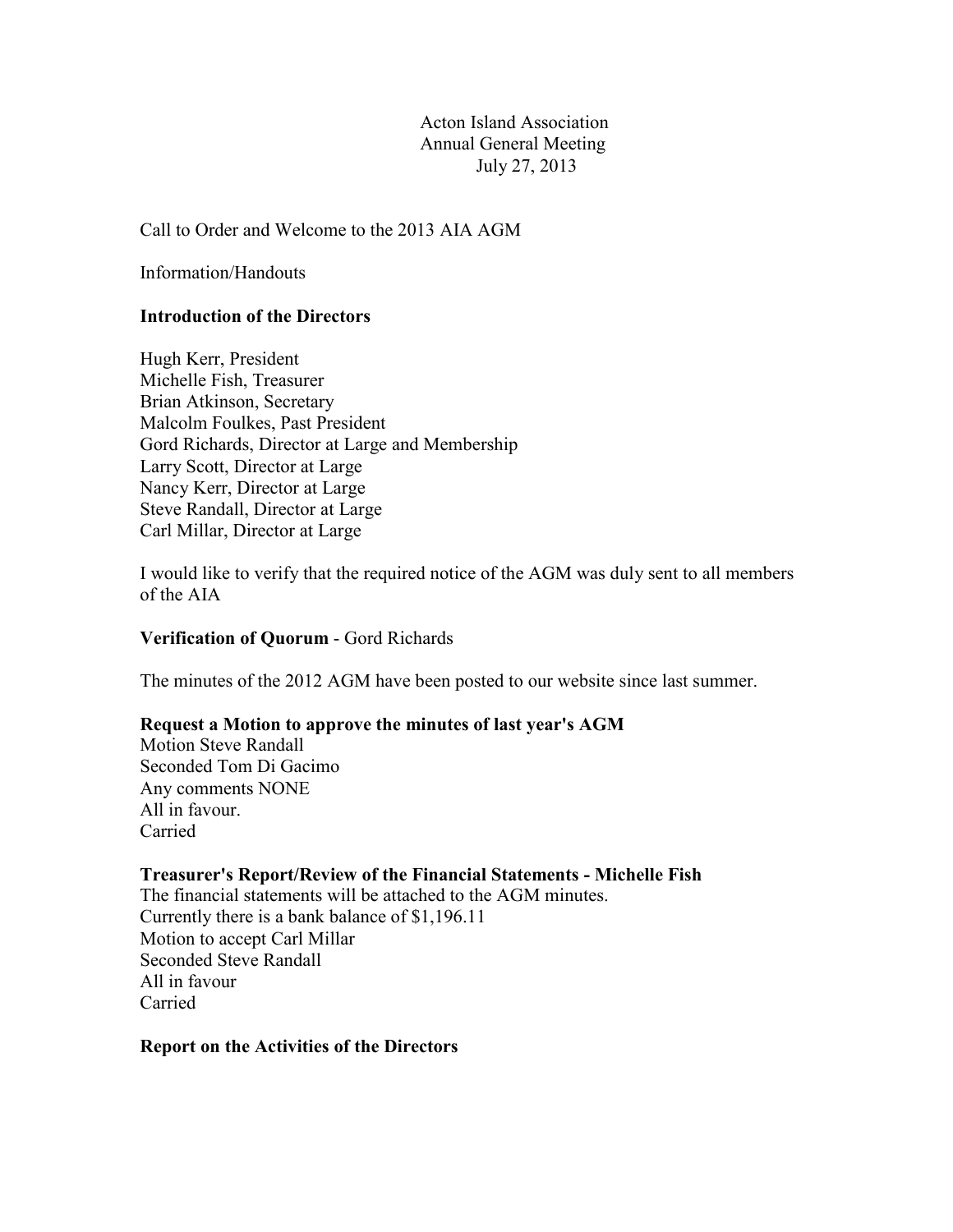#### **Roster**

The next roster will be available for the 2014 cottage season.

### **AIA Website**

This year we added the 'Lost and found' for items lost during the spring floods. We are pleased to report that some items were returned to their rightful owners as a result. We will continue to post items that people are finding on their properties so continue to go to the site.

Many thanks to Steve Messenger for his efforts in maintaining the site.

## **Meet and Greet**

I would like to thank Michelle, Alice and Jim Fish for hosting this year's event. Its always a great opportunity to meet fellow Association members and put a name to a face you might see while walking the roads.

As always, we are looking for a new venue for next year. If you have any interest in hosting, please let me know. The directors do the lion's share of the set up and tear down. Moreover, we provide all of the tables, cutlery, plates etc.

I'd like to open the floor to any questions or discussions items that people want to raise. There has been some interest in approaching the Township to improve the roads south of the District portion. [Heidi Kreiner - Lay]. Attendees were invited to read the letter from Heidi that was posted on the notice board. Key people from the Township are listed there. People can follow up with those contacts

## **Election of Directors**

Regrettably, Michelle Fish will be stepping down as a director.

Carl Millar is entering the second of his first two year term.

Steve Randall, Brian Atkinson, Gord Richards, Hugh Kerr, Nancy Kerr, Larry Scott and Malcolm Foulkes are up for re-election.

Do we have any nominations from the floor? There were none.

Motion to close the nominations and elect the nominees. (This was not necessary as there were no nominees from the floor). Moved Seconded All in favour. Carried